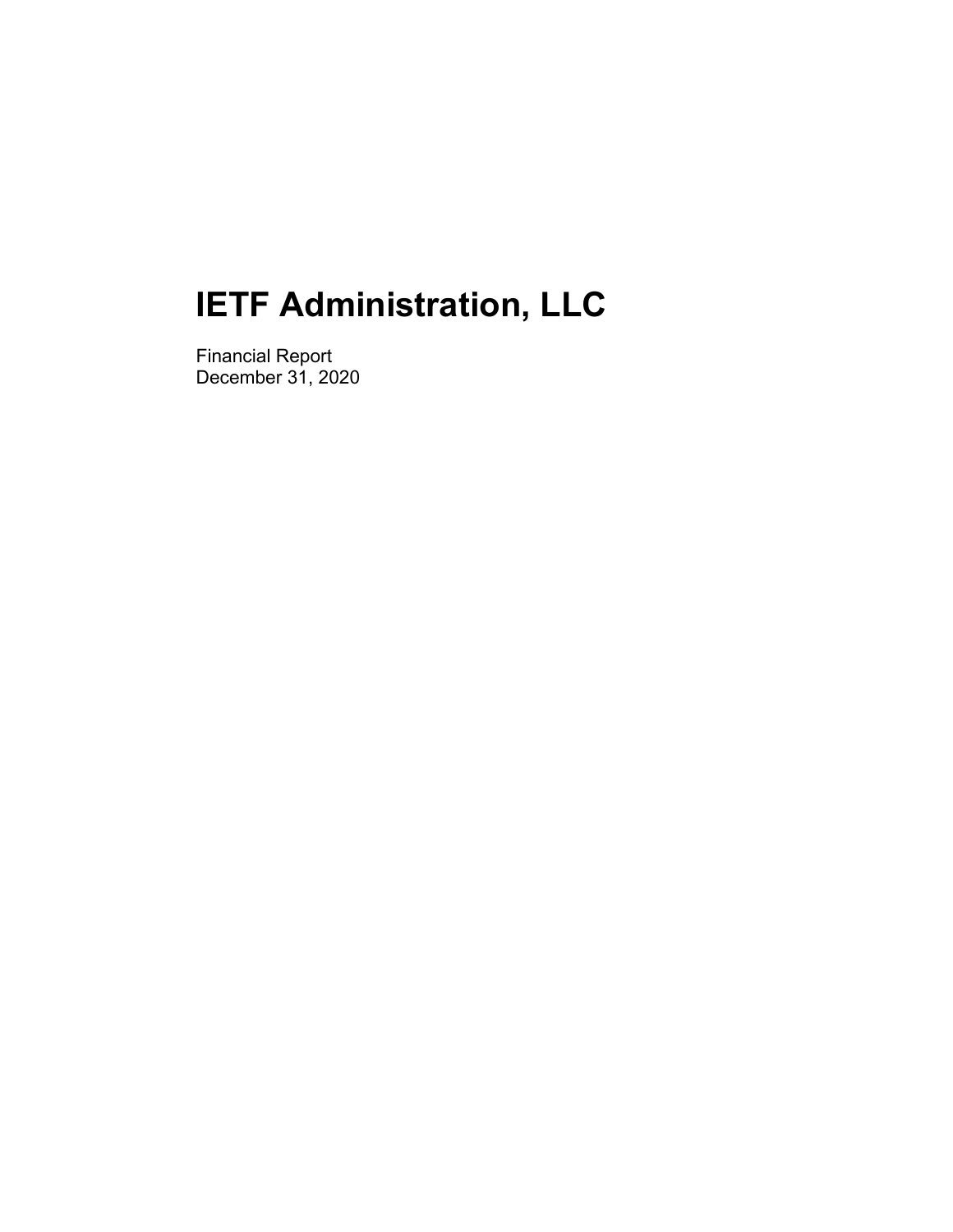# **Contents**

| Independent auditor's report  |          |
|-------------------------------|----------|
| <b>Financial statements</b>   |          |
| <b>Balance sheets</b>         | 2        |
| Statements of activities      | $3 - 4$  |
| Statements of cash flows      | 5        |
| Notes to financial statements | $6 - 15$ |
|                               |          |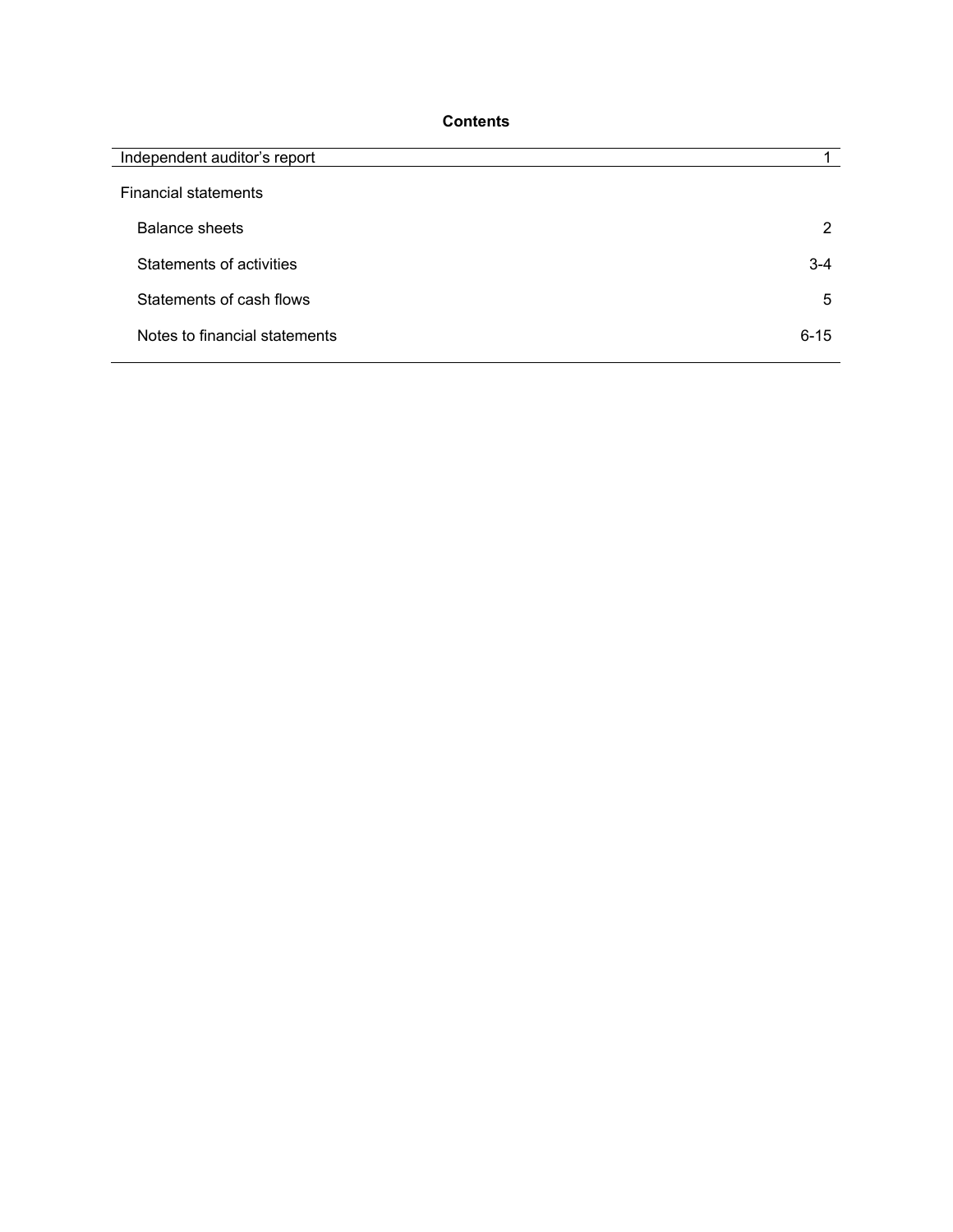

**RSM US LLP** 

#### **Independent Auditor's Report**

Audit Committee IETF Administration, LLC

#### **Report on the Financial Statements**

We have audited the accompanying financial statements of IETF Administration, LLC (IETF), which comprise the balance sheets as of December 31, 2020 and 2019, the related statements of activities and cash flows for the years then ended, and the related notes to the financial statements.

#### **Management's Responsibility for the Financial Statements**

Management is responsible for the preparation and fair presentation of these financial statements in accordance with accounting principles generally accepted in the United States of America; this includes the design, implementation and maintenance of internal control relevant to the preparation and fair presentation of financial statements that are free from material misstatement, whether due to fraud or error.

#### **Auditor's Responsibility**

Our responsibility is to express an opinion on these financial statements based on our audits. We conducted our audits in accordance with auditing standards generally accepted in the United States of America. Those standards require that we plan and perform the audit to obtain reasonable assurance about whether the financial statements are free from material misstatement.

An audit involves performing procedures to obtain audit evidence about the amounts and disclosures in the financial statements. The procedures selected depend on the auditor's judgment, including the assessment of the risks of material misstatement of the financial statements, whether due to fraud or error. In making those risk assessments, the auditor considers internal control relevant to the entity's preparation and fair presentation of the financial statements in order to design audit procedures that are appropriate in the circumstances, but not for the purpose of expressing an opinion on the effectiveness of the entity's internal control. Accordingly, we express no such opinion. An audit also includes evaluating the appropriateness of accounting policies used and the reasonableness of significant accounting estimates made by management, as well as evaluating the overall presentation of the financial statements.

We believe that the audit evidence we have obtained is sufficient and appropriate to provide a basis for our audit opinion.

#### **Opinion**

In our opinion, the financial statements referred to above present fairly, in all material respects, the financial position of IETF Administration, LLC as of December 31, 2020 and 2019, and the changes in its net assets and its cash flows for the years then ended in accordance with accounting principles generally accepted in the United States of America.

RSM US LLP

McLean, Virginia June 10, 2021

THE POWER OF BEING UNDERSTOOD AUDIT | TAX | CONSULTING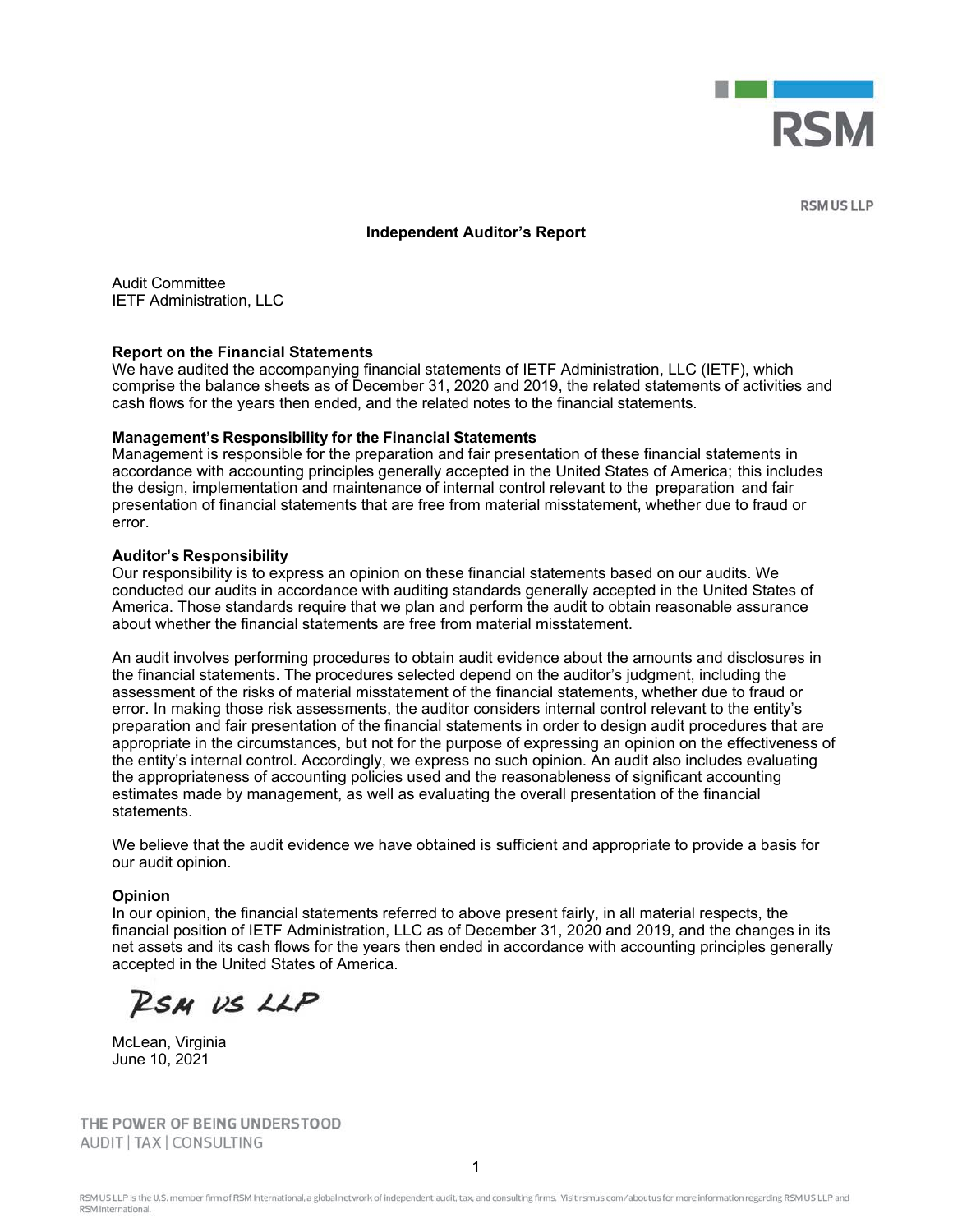# **Balance Sheets December 31, 2020 and 2019**

|                                         |    | 2020       |    | 2019       |
|-----------------------------------------|----|------------|----|------------|
| <b>Assets</b>                           |    |            |    |            |
| Cash                                    | \$ | 3,415,332  | \$ | 8,040,028  |
| Investments                             |    | 19,301,645 |    | 17,139,666 |
| Accounts receivable                     |    | 356,408    |    | 397,371    |
| Promises to give, net                   |    | 13,400,670 |    | 659,412    |
| Prepaid expenses                        |    | 1,032,438  |    | 420,587    |
| Due from related party                  |    |            |    | 37,196     |
| Property and equipment, net             |    | 316,006    |    | 445,540    |
| <b>Total assets</b>                     | S  | 37,822,499 | \$ | 27,139,800 |
| <b>Liabilities and Net Assets</b>       |    |            |    |            |
| Liabilities:                            |    |            |    |            |
| Accounts payable and accrued expenses   | \$ | 741,876    | \$ | 133,384    |
| Due to related party                    |    | 22,978     |    |            |
| Deferred revenue                        |    | 849,399    |    | 741,724    |
| <b>Total liabilities</b>                |    | 1,614,253  |    | 875,108    |
| Net assets:                             |    |            |    |            |
| Without donor restrictions              |    | 20,935,528 |    | 18,663,962 |
| With donor restrictions                 |    | 15,272,718 |    | 7,600,730  |
| <b>Total net assets</b>                 |    | 36,208,246 |    | 26,264,692 |
| <b>Total liabilities and net assets</b> |    | 37,822,499 | S  | 27,139,800 |
|                                         |    |            |    |            |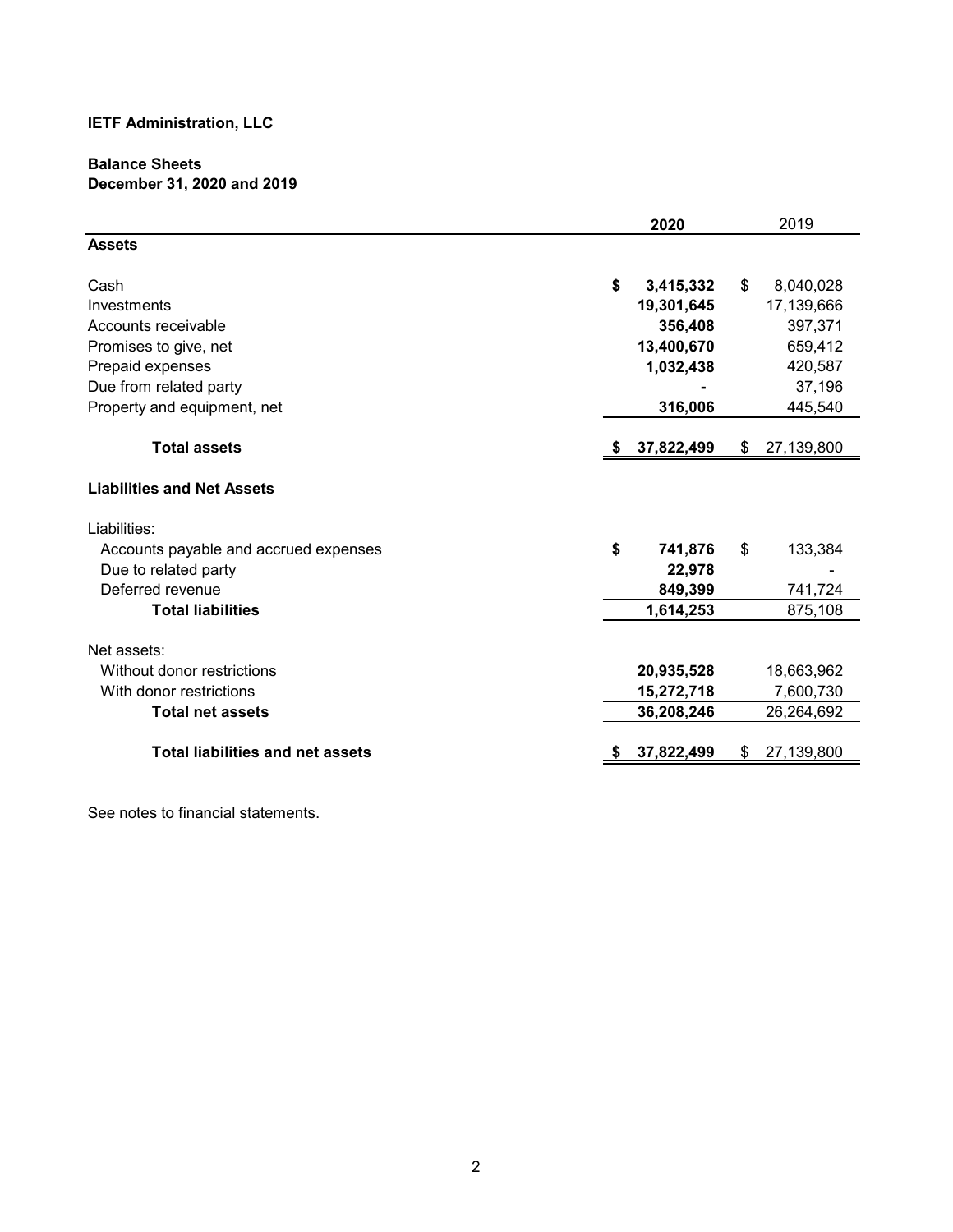# **Statement of Activities Year Ended December 31, 2020**

|                                       | <b>Without Donor</b><br><b>Restrictions</b> |    | <b>With Donor</b><br><b>Restrictions</b> |   | <b>Total</b> |
|---------------------------------------|---------------------------------------------|----|------------------------------------------|---|--------------|
| Revenue and support:                  |                                             |    |                                          |   |              |
| Contributions                         | \$<br>1,176,464                             | \$ | 12,742,209                               | S | 13,918,673   |
| Registrations and meetings            | 431,276                                     |    |                                          |   | 431,276      |
| Investment income, net                | 2,107,938                                   |    | 54,912                                   |   | 2,162,850    |
| Other                                 | 50                                          |    |                                          |   | 50           |
| Net assets released from restrictions | 5,125,133                                   |    | (5, 125, 133)                            |   |              |
| <b>Total revenue and support</b>      | 8,840,861                                   |    | 7,671,988                                |   | 16,512,849   |
| Expenses:                             |                                             |    |                                          |   |              |
| Program services:                     |                                             |    |                                          |   |              |
| Technology and standards development  | 2,084,416                                   |    |                                          |   | 2,084,416    |
| Education and outreach                | 1,565,136                                   |    |                                          |   | 1,565,136    |
| Supporting services:                  |                                             |    |                                          |   |              |
| General and administrative            | 2,919,743                                   |    |                                          |   | 2,919,743    |
| <b>Total expenses</b>                 | 6,569,295                                   |    |                                          |   | 6,569,295    |
| <b>Change in net assets</b>           | 2,271,566                                   |    | 7,671,988                                |   | 9,943,554    |
| Net assets:                           |                                             |    |                                          |   |              |
| Beginning                             | 18,663,962                                  |    | 7,600,730                                |   | 26,264,692   |
| Ending                                | 20,935,528                                  | S. | 15,272,718                               | S | 36,208,246   |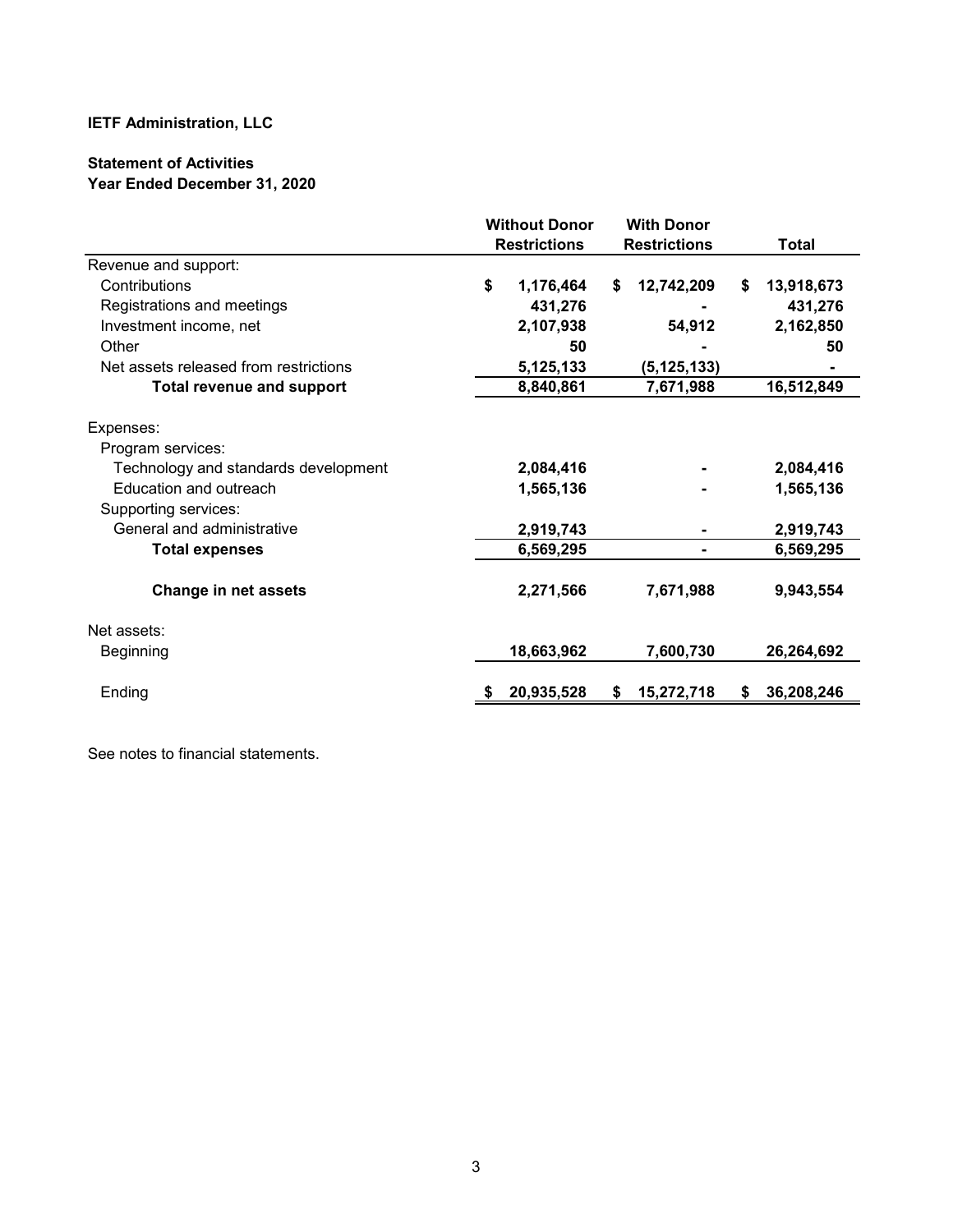# **Statement of Activities Year Ended December 31, 2019**

|                                                                                                                          | <b>Without Donor</b><br>Restrictions |    | <b>With Donor</b><br>Restrictions |    | Total                  |
|--------------------------------------------------------------------------------------------------------------------------|--------------------------------------|----|-----------------------------------|----|------------------------|
| Revenue and support:                                                                                                     |                                      |    |                                   |    |                        |
| Contributions                                                                                                            | \$<br>18,411,368                     | \$ | 2,586,935                         | \$ | 20,998,303             |
| Registrations and meetings                                                                                               | 2,724,898                            |    |                                   |    | 2,724,898              |
| Investment income, net                                                                                                   | 431,149                              |    | 16,291                            |    | 447,440                |
| Other                                                                                                                    | 17,688                               |    |                                   |    | 17,688                 |
| Net assets released from restrictions                                                                                    | 5,002,496                            |    | (5,002,496)                       |    |                        |
| <b>Total revenue and support</b>                                                                                         | 26,587,599                           |    | (2,399,270)                       |    | 24,188,329             |
| Expenses:<br>Program services:<br>Technology and standards development<br>Education and outreach<br>Supporting services: | 3,878,839<br>1,398,347               |    |                                   |    | 3,878,839<br>1,398,347 |
| General and administrative                                                                                               | 2,721,451                            |    |                                   |    | 2,721,451              |
| <b>Total expenses</b>                                                                                                    | 7,998,637                            |    |                                   |    | 7,998,637              |
| <b>Change in net assets</b>                                                                                              | 18,588,962                           |    | (2,399,270)                       |    | 16,189,692             |
| Net assets:                                                                                                              |                                      |    |                                   |    |                        |
| Beginning                                                                                                                | 75,000                               |    | 10,000,000                        |    | 10,075,000             |
| Ending                                                                                                                   | 18,663,962                           | S  | 7,600,730                         | S  | 26,264,692             |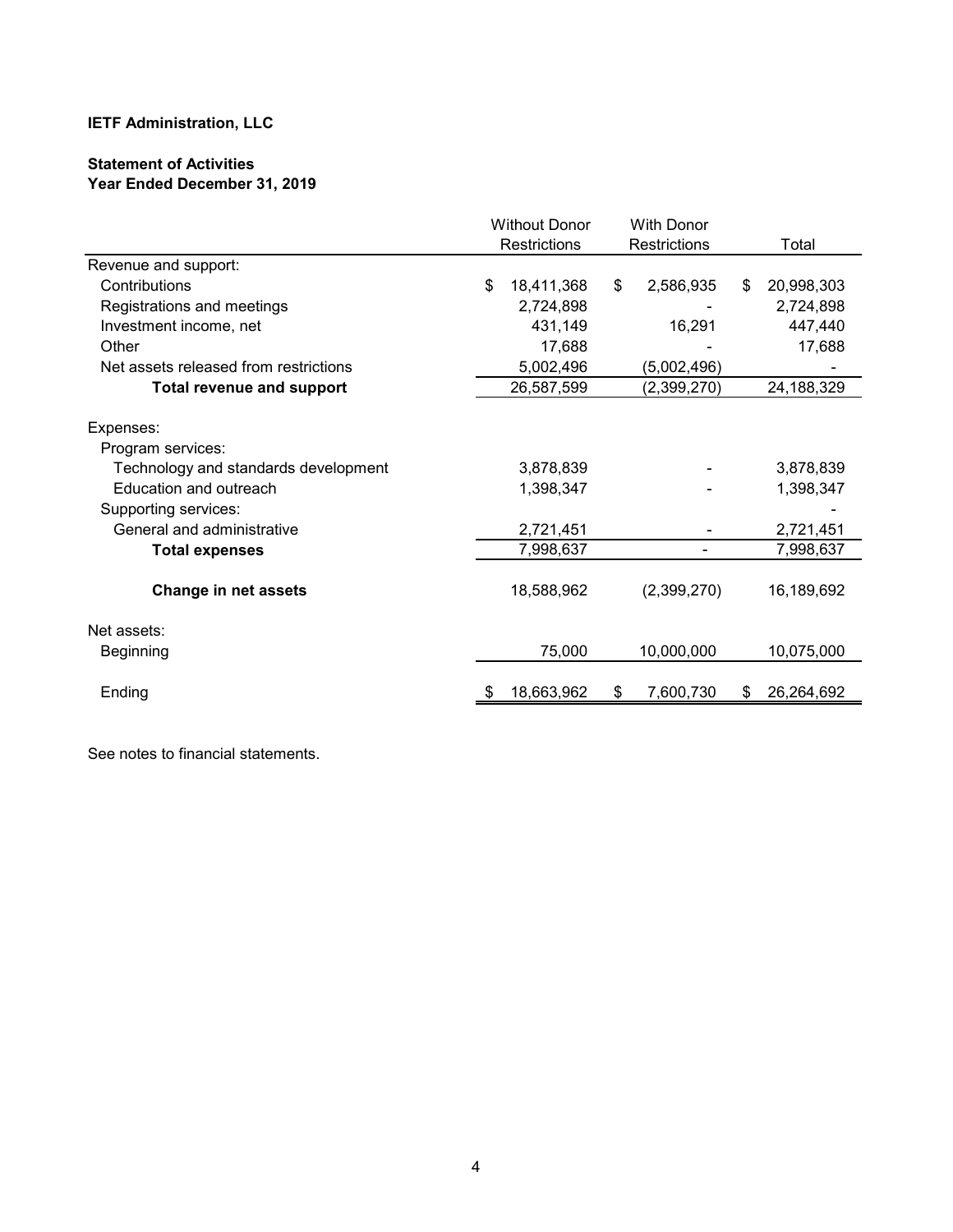# **Statements of Cash Flows Years Ended December 31, 2020 and 2019**

|                                                                    | 2020            | 2019             |
|--------------------------------------------------------------------|-----------------|------------------|
| Cash flows from operating activities:                              |                 |                  |
| Change in net assets                                               | \$<br>9,943,554 | \$<br>16,189,692 |
| Adjustments to reconcile change in net assets to net cash          |                 |                  |
| (used in) provided by operating activities:                        |                 |                  |
| Depreciation and amortization                                      | 359,687         | 349,739          |
| Net realized and unrealized gain on investments                    | (1,673,981)     | (137, 250)       |
| Contributions restricted for investment in perpetuity              |                 | (2,461,935)      |
| Loss from disposal of property and equipment                       | 2,500           |                  |
| Changes in assets and liabilities:                                 |                 |                  |
| (Increase) decrease in:                                            |                 |                  |
| Accounts receivable                                                | 40,963          | (397, 371)       |
| Promises to give, net                                              | (12,741,258)    | 4,340,588        |
| Prepaid expenses                                                   | (611, 851)      | (420, 587)       |
| Due from related party                                             | 37,196          | (113, 703)       |
| Increase (decrease) in:                                            |                 |                  |
| Accounts payable and accrued expenses                              | 608,492         | 133,384          |
| Due to related party                                               | 22,978          |                  |
| Deferred revenue                                                   | 107,675         | 741,724          |
| Net cash (used in) provided by operating activities                | (3,904,045)     | 18,224,281       |
|                                                                    |                 |                  |
| Cash flows from investing activities:                              |                 |                  |
| Proceeds from sales of investments                                 | 19,573          | 6,078,790        |
| Purchase of investments                                            | (507, 571)      | (23,081,206)     |
| Purchase of property and equipment                                 | (232, 653)      | (795, 279)       |
| Net cash used in investing activities                              | (720, 651)      | (17, 797, 695)   |
|                                                                    |                 |                  |
| Cash flows from financing activities:                              |                 |                  |
| Contributions restricted for investment in perpetuity              |                 | 2,461,935        |
| Net cash provided by financing activities                          |                 | 2,461,935        |
|                                                                    |                 |                  |
| Net (decrease) increase in cash                                    | (4,624,696)     | 2,888,521        |
| Cash:                                                              |                 |                  |
|                                                                    |                 |                  |
| Beginning                                                          | 8,040,028       | 5,151,507        |
| Ending                                                             | \$<br>3,415,332 | \$<br>8,040,028  |
|                                                                    |                 |                  |
| Supplemental disclosure of noncash operating activities:           |                 |                  |
| Accounts receivables, prepaid expenses, accrued expenses, accounts |                 |                  |
| payable and deferred revenue transferred from Internet Society     | \$              | \$<br>623,671    |
|                                                                    |                 |                  |
| Supplemental disclosure of noncash investing activities:           |                 |                  |
| Property and equipment transferred from Internet Society           |                 | 537,330          |
|                                                                    |                 |                  |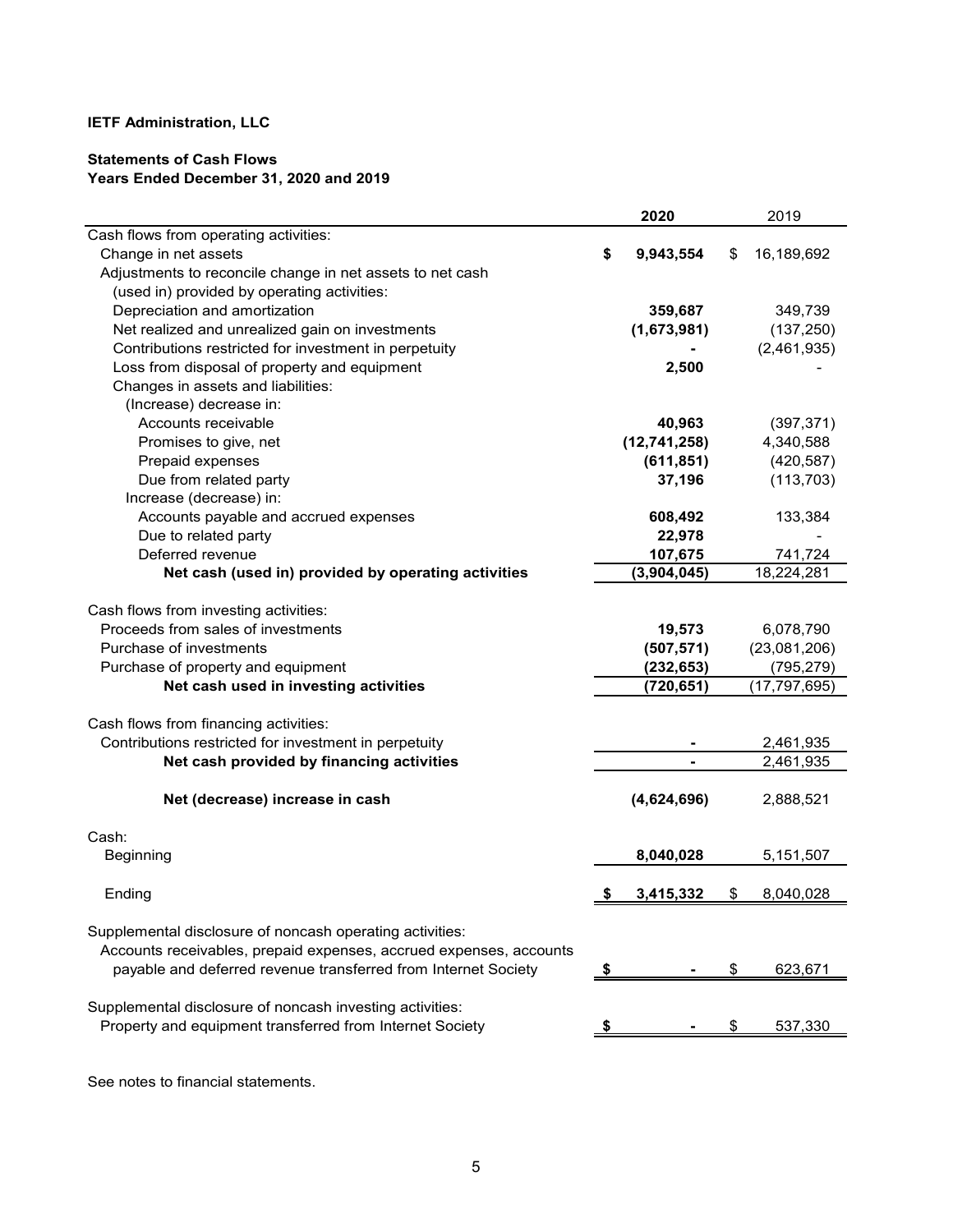# **Notes to Financial Statements**

## **Note 1. Nature of Activities and Significant Accounting Policies**

**Nature of activities:** IETF Administration, LLC (IETF) was formed under the laws of the Limited Liability Company act of the State of Delaware as a single-member limited liability company of the Internet Society (ISOC), a Washington, D.C. nonprofit corporation that has been recognized by the Internal Revenue Service as exempt from federal income tax under section 501(c)(3) of the Internal Revenue Code of 1986, as amended and is classified as a public charity. IETF's purpose under its organizing documents are limited to activities consistent with a  $501(c)(3)$  organization. IETF's mission is to make the Internet work better by producing high quality, relevant technical documents that influence the way people design, use and manage the Internet.

A summary of significant accounting policies follows:

**Basis of presentation:** Due to IETF's limited purpose consistent with an organization organized as a nonprofit entity, IETF's financial statement presentation follows the recommendations under the Not-for-Profit Entities Topic of the Financial Accounting Standards Board (FASB) Accounting Standards Codification (ASC). Under the ASC, IETF is required to report information regarding its balance sheet and activities according to two classes of net assets: net assets without donor restrictions, and net assets with donor restrictions.

*Net assets without donor restrictions:* represent the portion of expendable funds that are available for support of IETF's operations.

*Net assets with donor restrictions:* represent the portion of net assets that are subject to donorimposed restrictions that will be met by the passage of time or other events specified by the donor, or those that require resources to be maintained in perpetuity and that only the earnings on such amounts be used in the manner specified by the donor, which includes endowment funds. Donor-imposed restrictions are released when a restrictions expires, that is, when the stipulated time has elapsed, when the stipulated purpose for which the resource was restricted has been fulfilled, or both.

**Use of estimates:** The preparation of the financial statements in conformity with generally accepted accounting principles requires management to make estimates and assumptions that affect the reported amounts of assets and liabilities and disclosure of contingent assets and liabilities at the date of the financial statements, and the reported amounts of revenue and expenses during the reporting period. Actual results could differ from those estimates.

**Financial risk:** IETF maintains its cash in bank deposit accounts which, at times, may exceed federally insured limits. IETF has not experienced any losses in such accounts and believes it is not exposed to any significant risk on cash.

IETF invests in professionally managed portfolios that contain various securities. Such investments are exposed to various risks, such as market and credit. Due to the level of risk associated with such investments and the level of uncertainty related to changes in the value of such investments, it is at least reasonably possible that changes in risks in the near term could materially affect investment balances and the amounts reported in the financial statements.

**Investments:** Investments are reported at their fair values in the balance sheet. Net investment return/(loss) is reported in the statement of activities and consists of interest and dividend income, realized and unrealized capital gains and losses, less investment expenses. Cash held in money market funds within investment portfolio are held at cost and classified as investments.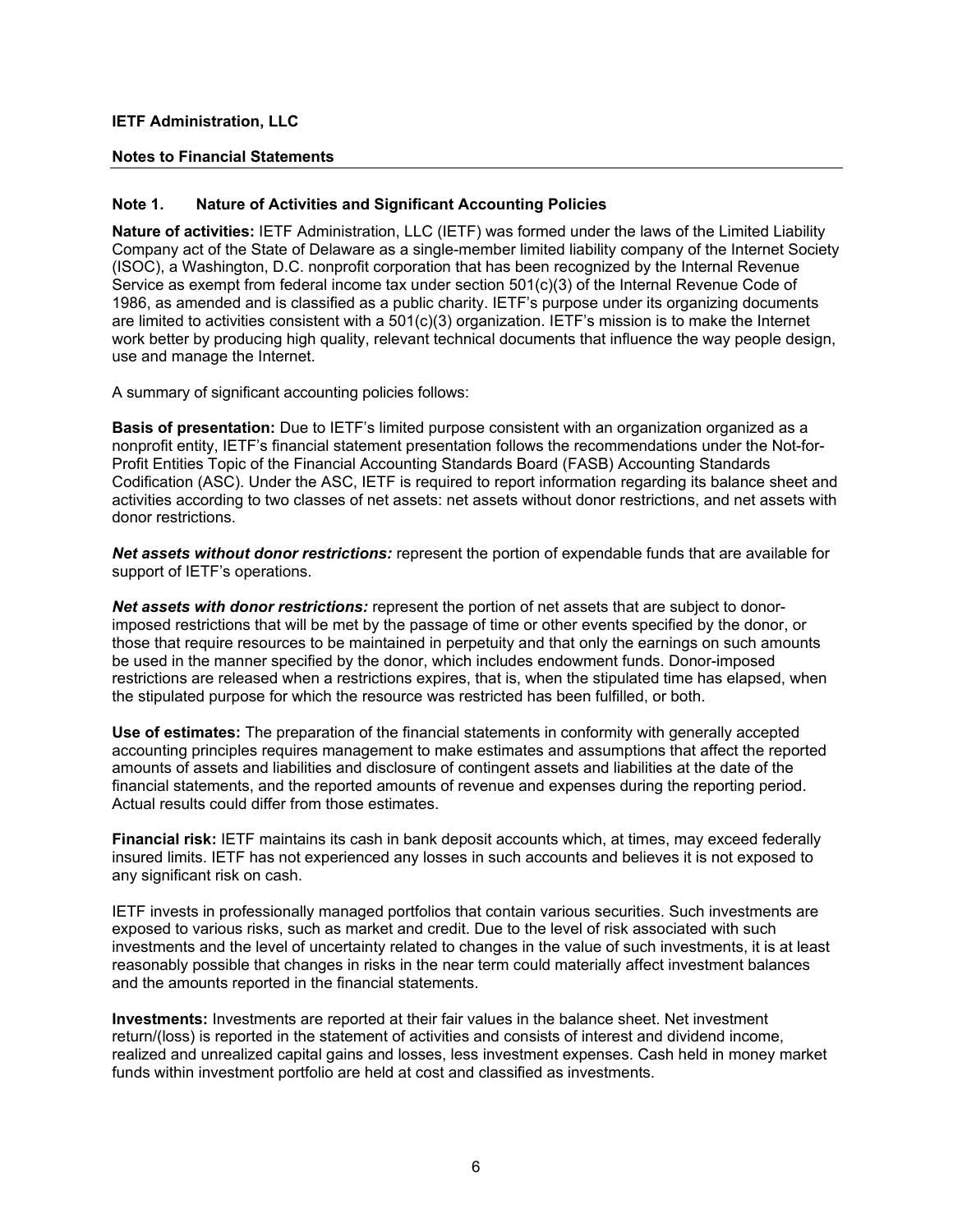#### **Notes to Financial Statements**

#### **Note 1. Nature of Activities and Significant Accounting Policies (Continued)**

**Accounts receivable:** Receivables are carried at original invoice amounts less an estimate made for doubtful receivables based on a review of all outstanding amounts on a monthly basis. Management determines the allowance for doubtful accounts by identifying troubled accounts and by using the historical experience applied to an aging of accounts. Receivables are written off when deemed uncollectible. Based on management's evaluation of the collectability of accounts receivable, IETF considered accounts receivable to be fully collectible. There was no allowance for doubtful accounts recorded for the years ended December 31, 2020 and 2019.

**Promises to give:** Unconditional promises to give are recognized as support in the period that IETF is notified of the contribution by the donor and acknowledged and identified by the donor. Unconditional promises to give are initially recorded at fair value less an estimate made for doubtful promises based on a review of all outstanding promises on a monthly basis. Promises to give to be collected after one year are discounted at an appropriate discount rate commensurate with the risks involved. Management determines the allowance for doubtful promises by using the historical experience applied to an aging of promises. Promises are written off when deemed uncollectible. Based on management**'**s evaluation of the collection of the promise to give, there was no provision for doubtful accounts at December 31, 2020 and 2019.

**Property and equipment:** Property and equipment are stated at cost less accumulated depreciation and amortization. Depreciation is computed using the straight-line method over the estimated useful lives of the related assets, generally three years. The cost of maintenance and repairs is recorded as expenses are incurred. IETF**'**s policy is to capitalize all property and equipment over \$10,000.

**Revenue recognition:** IETF**'**s revenue streams under contracts with customers are comprised of registrations and meetings fees for conference event services. Fees for registrations and meetings are recognized when a given performance obligation is satisfied when conference event takes place. All of IETF**'**s revenue under contracts with customers is earned in the United States. Deferred revenue represents the unearned portion of revenue related to the future conference registrations and meetings.

**Contributions:** Unconditional contributions are recognized as support when the promise is received. All donor-restricted support is reported as an increase in net assets with donor restrictions, depending on the nature of the restrictions. When a restriction expires (that is, when a stipulated time restriction ends or purpose restriction is accomplished), net assets with donor restrictions are reclassified to net assets without donor restrictions and reported on the statement of activities as net assets released from restrictions. Restrictions that are met by IETF in the year in which they were received are recognized as unrestricted support.

**Income taxes:** IETF is a single member LLC, a nonprofit organization exempt under the provision of Section 501(c)(3) of the Internal Revenue Code. It is a disregarded entity for tax reporting purposes.

**Reclassifications:** Certain reclassifications were made to the 2019 financial statements to conform to the 2020 presentation. These reclassifications have no effect on previously reported net assets or change in net assets.

**Subsequent events:** IETF has evaluated subsequent events through June 10, 2021, which is the date the financial statements were available to be issued.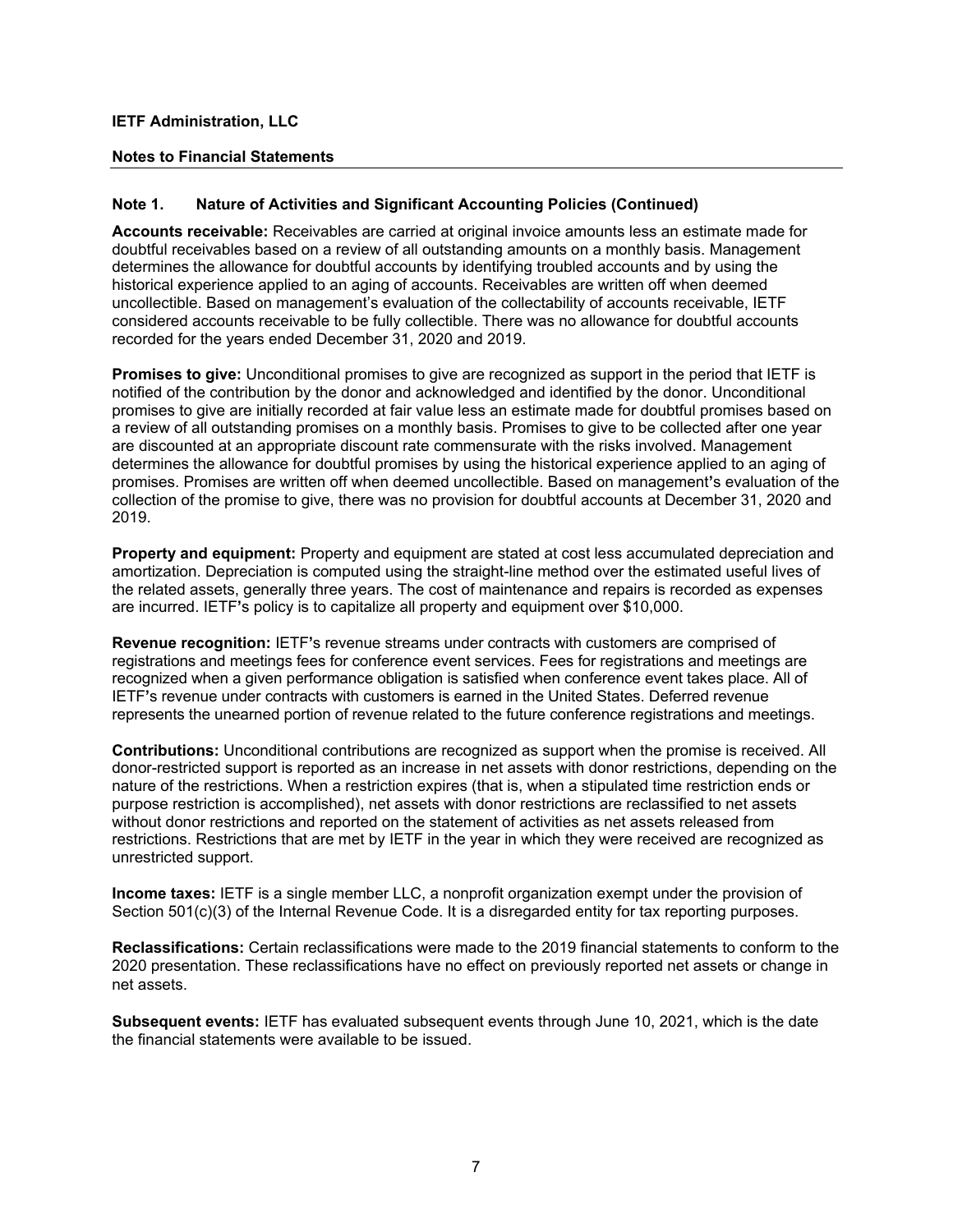# **Notes to Financial Statements**

# **Note 2. Investments**

Investments at December 31, 2020 and 2019, consist of the following:

|                                  | 2020            | 2019              |
|----------------------------------|-----------------|-------------------|
| Common stocks                    | \$<br>4,750,707 | \$                |
| Mutual funds                     | 5,566,245       | 5,999,945         |
| Corporate bonds                  | 5,156,604       |                   |
| U.S. government and agency bonds | 3,351,064       |                   |
| Cash deposits held at cost       | 477.025         | 11,139,721        |
|                                  | 19,301,645      | 17,139,666<br>\$. |

Investment income, net, for the years ended December 31, 2020 and 2019, consists of the following:

| Interest and dividends       | 508.442   | 310,190        |
|------------------------------|-----------|----------------|
| Realized and unrealized gain | 1,673,981 | 137,250        |
| Investment fees              | (19, 573) | $\blacksquare$ |
|                              | 2,162,850 | 447,440        |

# **Note 3. Promises to Give**

Promises to give to be collected in more than one year from the date of the donor's commitment are measured using the present value of future cash flows based on a discount rates between 0.12% to 3%. Promises to give at December 31, 2020 and 2019, consist of the following:

|                                    |    | 2020       |   | 2019    |
|------------------------------------|----|------------|---|---------|
| Less than one year                 | S. | 6,372,100  | S | 112,360 |
| One to five years                  |    | 7,110,500  |   | 673,722 |
|                                    |    | 13,482,600 |   | 786,082 |
| Less discount to net present value |    | 81.930     |   | 126,670 |
|                                    |    | 13,400,670 |   | 659,412 |

IETF has a conditional promise to give from ISOC, whereby ISOC will contribute cash for periods 2023 through 2026. ISOC will also contribute in a matching program, whereby IETF raises funds from third parties. As of December 31, 2020, the amount of the conditional promise to give that has not yet met conditions amounted to \$50,528,318, net of discount, and no revenue has been recorded.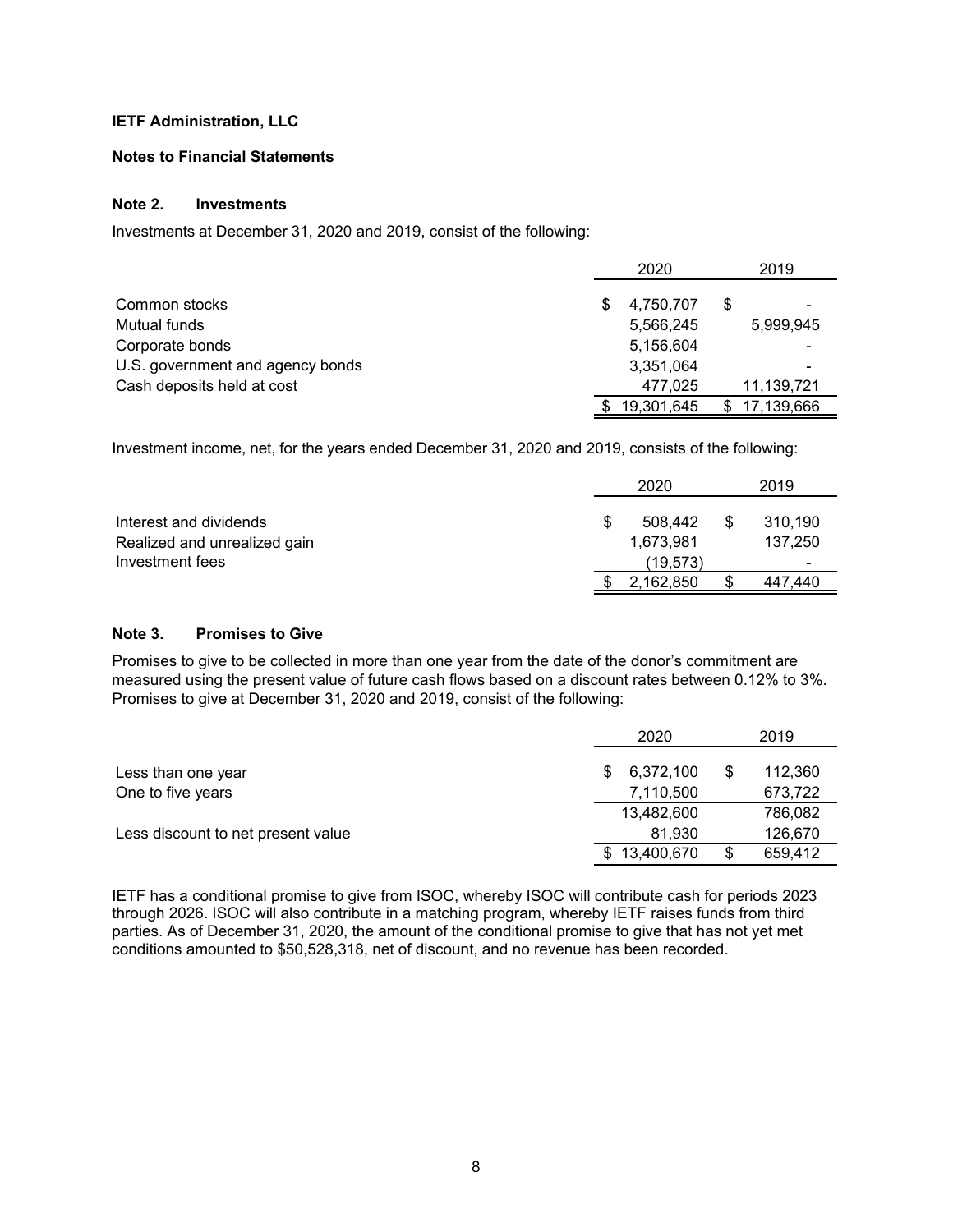#### **Notes to Financial Statements**

#### **Note 4. Fair Value Measurements**

The Fair Value Measurement Topic of the FASB ASC establishes a fair value hierarchy that is based on the valuation inputs used in the fair value measurements. This topic applies to all assets and liabilities that are being measured and reported on a fair value basis. The topic requires disclosure that establishes a framework for measuring fair value in generally accepted accounting principles in the United States of America and expands disclosure used to develop those measurements by establishing a hierarchy for ranking the quality and reliability of the information used to determine fair values.

This topic requires that assets and liabilities carried at fair value be classified and disclosed in one of the following three categories:

**Level 1:** Quoted market prices in active markets for identical assets or liabilities.

**Level 2:** Observable market-based inputs or unobservable inputs corroborated by market data.

**Level 3:** Unobservable inputs not corroborated by market data.

In determining the appropriate levels, IETF performs a detailed analysis of the assets and liabilities that are subject to the accounting standard. At each reporting period, all assets and liabilities for which the fair value measurement is based on significant unobservable inputs are classified as Level 3. There were no Level 3 inputs for any assets or liabilities held by IETF at December 31, 2020 and 2019.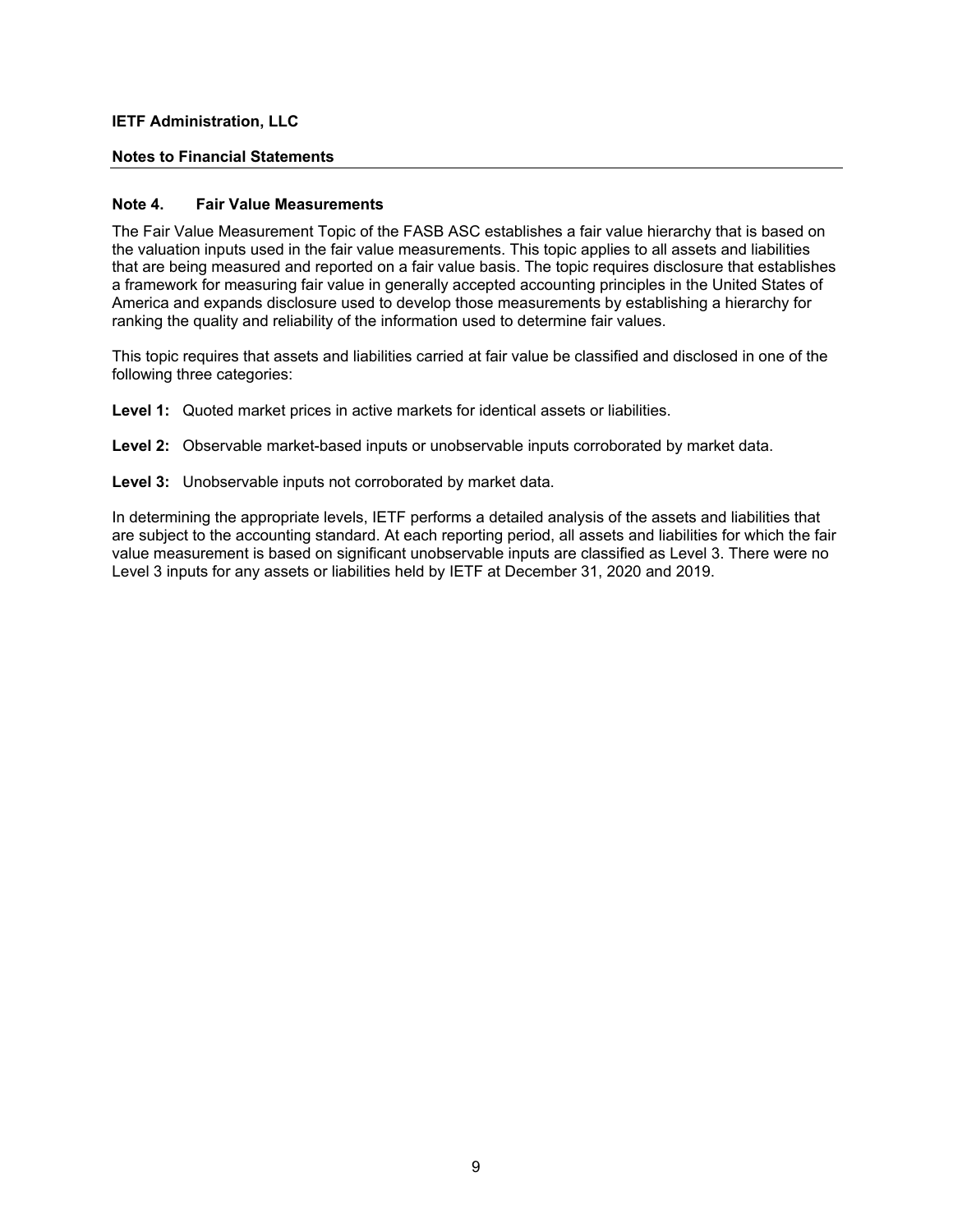#### **Notes to Financial Statements**

# **Note 4. Fair Value Measurements (Continued)**

The tables below present the balances of assets measured at fair value on a recurring basis by level within the hierarchy at December 31, 2020 and 2019:

|                                  | 2020             |    |              |    |                    |
|----------------------------------|------------------|----|--------------|----|--------------------|
|                                  | Total            |    | Level 1      |    | Level <sub>2</sub> |
| Common stocks:                   |                  |    |              |    |                    |
| Technology                       | \$<br>1,347,904  | \$ | 1,347,904    | \$ |                    |
| Consumer cyclical                | 1,209,956        |    | 1,209,956    |    |                    |
| Financial                        | 658,058          |    | 658,058      |    |                    |
| Healthcare                       | 644,630          |    | 644,630      |    |                    |
| Industrials                      | 251,174          |    | 251,174      |    |                    |
| <b>Communication services</b>    | 230,513          |    | 230,513      |    |                    |
| Energy                           | 148,769          |    | 148,769      |    |                    |
| <b>Basic materials</b>           | 110,781          |    | 110,781      |    |                    |
| Real estate                      | 80,004           |    | 80,004       |    |                    |
| <b>Utilities</b>                 | 68,918           |    | 68,918       |    |                    |
| Total common stocks              | 4,750,707        |    | 4,750,707    |    |                    |
| Mutual funds:                    |                  |    |              |    |                    |
| Foreign large blend              | 2,599,215        |    | 2,599,215    |    |                    |
| High yield bond                  | 1,500,635        |    | 1,500,635    |    |                    |
| Small blend                      | 917,511          |    | 917,511      |    |                    |
| Diversified emerging markets     | 452,634          |    | 452,634      |    |                    |
| Large blend                      | 96,250           |    | 96,250       |    |                    |
| <b>Total mutual funds</b>        | 5,566,245        |    | 5,566,245    |    |                    |
| Bonds:                           |                  |    |              |    |                    |
| Corporate bonds                  | 5,156,604        |    |              |    | 5,156,604          |
| U.S. government and agency bonds | 3,351,064        |    | ۰            |    | 3,351,064          |
| <b>Total bonds</b>               | 8,507,668        |    |              |    | 8,507,668          |
| Total assets held at fair value  | 18,824,620       |    | 10,316,952   |    | 8,507,668          |
| Total cash equivalents           | 477,025          |    |              |    |                    |
| <b>Total investments</b>         | \$<br>19,301,645 |    | \$10,316,952 | \$ | 8,507,668          |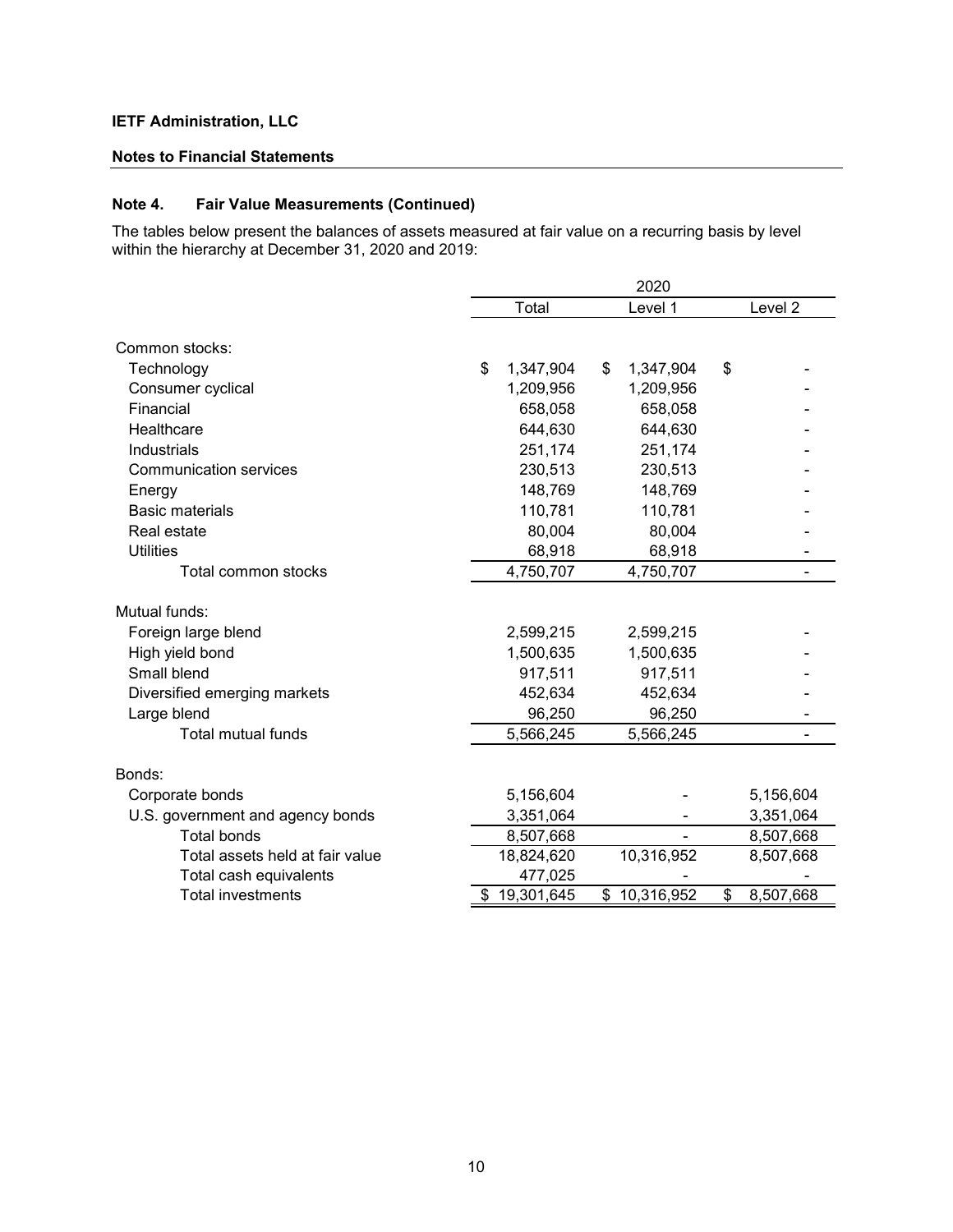#### **Notes to Financial Statements**

# Total Level 1 Level 2 Mutual funds: Large blend  $$ 1,646,889 $ 1,646,889 $$ Intermediate bond 1,601,755 1,601,755 - Short-term bond 923,975 923,975 Foreign large blend and the state of the state of the state of the state of the state of the state of the state of the state of the state of the state of the state of the state of the state of the state of the state of the High yield bond 608,169 508,169 508,169 Small blend 291,598 291,598 - Diversified emerging markets 155,746 155,746 155,746 Total mutual funds 1.5,999,945 5,999,945 Total assets held at fair value 5,999,945 5,999,945 Total cash equivalents 11,139,721 Total investments 6 17,139,666 5,999,945 \$ 2019

#### **Note 4. Fair Value Measurements (Continued)**

Common stocks and mutual funds are classified as Level 1 instruments, as they are actively traded on public exchanges and valued based on quoted market prices.

U.S. government agency and corporate bonds are included in Level 2 instruments, as identical assets are not actively traded. The fair values are based on quoted prices for similar assets in active markets or quoted prices for identical assets in markets that are not active.

#### **Note 5. Property and Equipment**

Property and equipment and accumulated depreciation at December 31, 2020 and 2019, consist of the following:

|                               |   | 2020      | 2019          |
|-------------------------------|---|-----------|---------------|
|                               |   |           |               |
| Software                      | S | 448.972   | \$<br>218,818 |
| Computer equipment            |   | 576,461   | 576,461       |
|                               |   | 1,025,433 | 795,279       |
| Less accumulated depreciation |   | 709.427   | 349,739       |
|                               |   | 316,006   | 445.540       |

Depreciation and amortization expense for the years ended December 31, 2020 and 2019, was \$359,687 and \$349,739, respectively.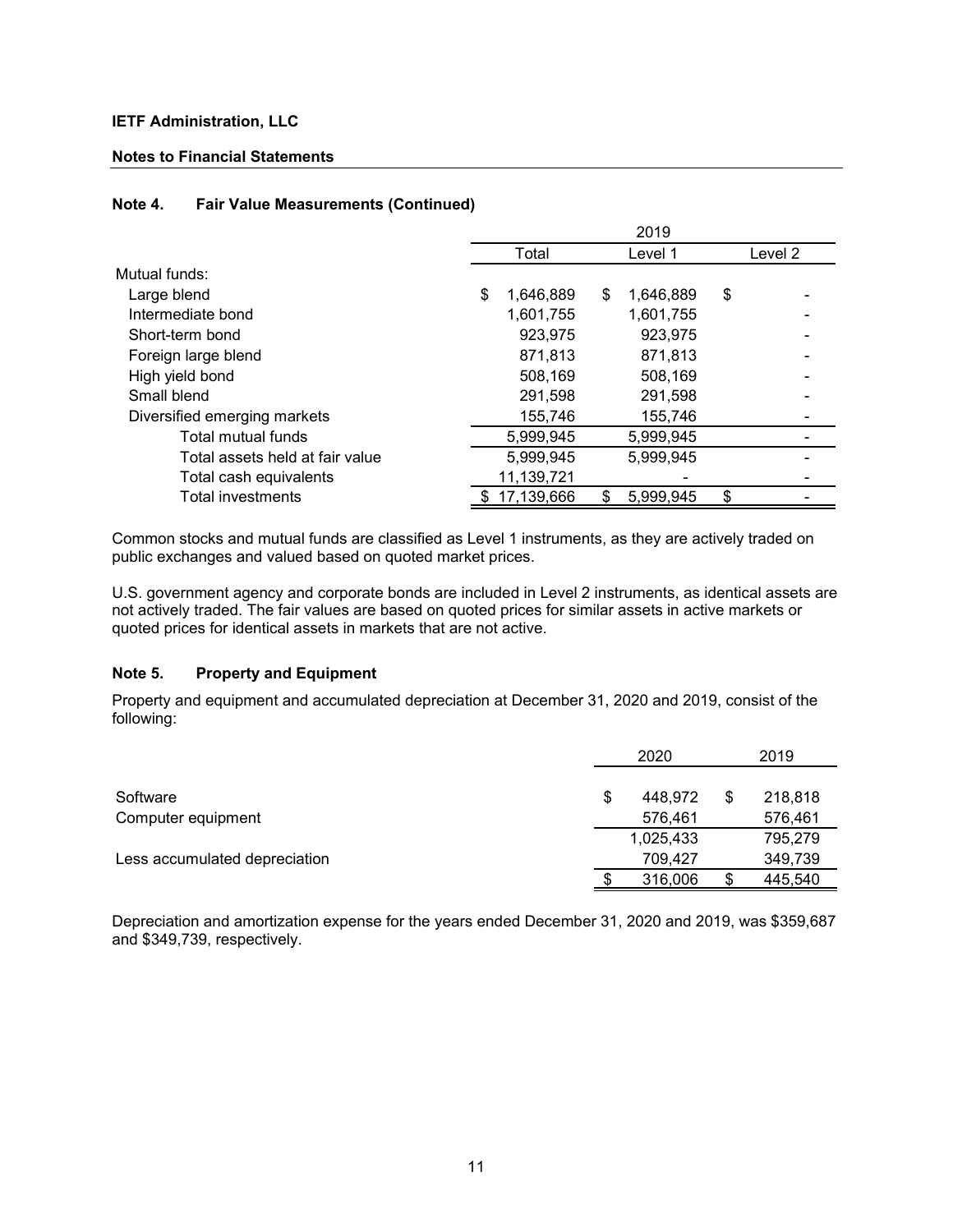#### **Notes to Financial Statements**

#### **Note 6. Net Assets With Donor Restrictions**

IETF follows the Codification subtopic, Reporting Endowment Funds. The Codification addresses accounting issues related to guidelines in the Uniform Prudent Management of Institutional Funds Act of 2006 (UPMIFA), which was adopted by the National Conferences of Commissioners on Uniform State Laws in July 2006. Management has interpreted UPMIFA as requiring the preservation of the fair value of original donor-restricted contributions as of the date of the gift, absent explicit donor stipulations to the contrary. As a result of this interpretation, IETF classified as net assets with donor restrictions that are permanent in nature: (a) the original value of permanently restricted cash contribution; and (b) the discounted value of future permanently restricted cash contributions, net of allowance for uncollectible promises. The remaining portion of donor-restricted cash contributions remain in the restricted endowment until those amounts are appropriated for expenditure in a manner consistent with the standard of prudence prescribed by UPMIFA. In accordance with UPMIFA, IETF considers the following factors in making a determination to appropriate or accumulate donor-restricted cash contributions:

- General economic conditions
- Possible effect of inflation or deflation
- Expected tax consequences, if any, of investment decisions or strategies
- Role that each investment or course of action plays within the overall investment portfolio of the fund
- The expected total return from income and the appreciation of investments
- Needs of the Endowment to make distributions and preserve capital
- An asset's special relationship, if any, to the charitable purposes of the Endowment

**Investment policy:** IETF invests all endowment funds, as well as other invested funds, in a fund managed by an investment manager according to the objectives and guidelines of IETF's investment policy. IETF's overall objective is to outperform inflation while minimizing potential losses. At least annually, IETF's Board of Trustees will review investment objectives to determine their continued applicability. Ultimate authority and responsibility for the financial policies rests with the Board.

**Spending policy:** IETF may appropriate for expenditure in its annual budget a percentage of the earnings. There may be times when IETF may opt not to take the spending rate but rather to reinvest some or all of the annual income.

Changes in net assets with donor restrictions during the years ended December 31, 2020 and 2019, are as follows:

|                            | December 31.    | Additions and |                           |    |           | December 31.     |
|----------------------------|-----------------|---------------|---------------------------|----|-----------|------------------|
|                            | 2019            |               | <b>Endowment Earnings</b> |    | Released  | 2020             |
| Time restricted:           |                 |               |                           |    |           |                  |
| <b>ISOC</b> - Annual Funds | \$<br>5,000,000 | \$            | 12,742,209                | \$ | 5,000,000 | \$<br>12,742,209 |
| Nokia sponsorship          | 125,000         |               |                           |    | 125,000   |                  |
| Total time restricted      | 5,125,000       |               | 12,742,209                |    | 5,125,000 | 12,742,209       |
| Purpose restricted:        |                 |               |                           |    |           |                  |
| Endowment earnings         | 13.795          |               | 54,912                    |    | 133       | 68,574           |
| Restricted for perpetuity: |                 |               |                           |    |           |                  |
| <b>IETF Endowment</b>      | 2,461,935       |               |                           |    |           | 2,461,935        |
|                            | 7,600,730       | \$            | 12,797,121                | S  | 5,125,133 | 15,272,718       |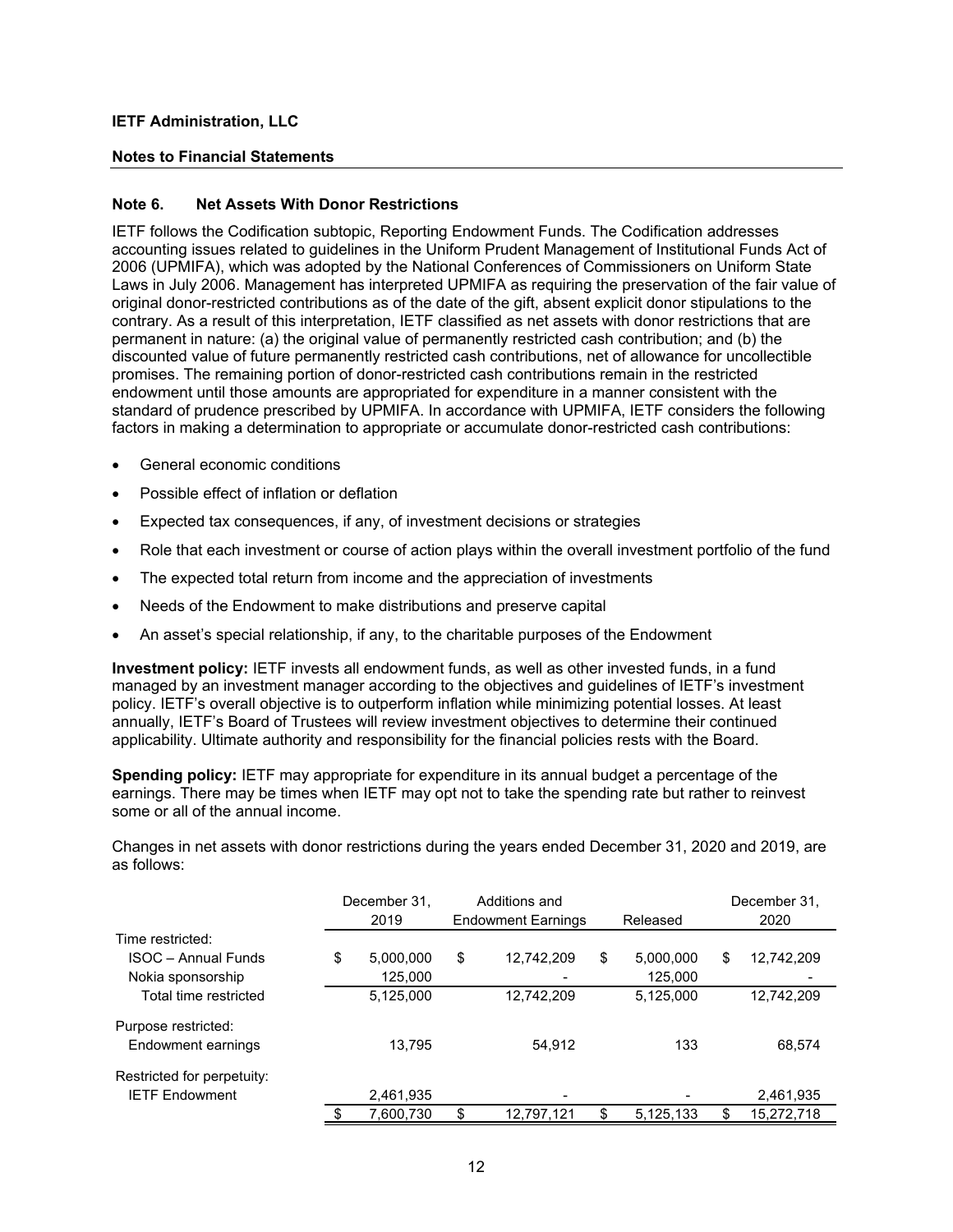# **Notes to Financial Statements**

|                            | December 31.<br>2018 | Additions and<br><b>Endowment Earnings</b> | Released        |   | December 31,<br>2019 |
|----------------------------|----------------------|--------------------------------------------|-----------------|---|----------------------|
| Time restricted:           |                      |                                            |                 |   |                      |
| <b>ISOC</b> – Annual Funds | \$<br>10,000,000     | \$                                         | \$<br>5.000.000 | S | 5,000,000            |
| Nokia sponsorship          |                      | 125,000                                    |                 |   | 125,000              |
| Total time restricted      | 10,000,000           | 125.000                                    | 5,000,000       |   | 5,125,000            |
| Purpose restricted:        |                      |                                            |                 |   |                      |
| Endowment earnings         |                      | 16.291                                     | 2.496           |   | 13.795               |
| Restricted for perpetuity: |                      |                                            |                 |   |                      |
| <b>IETF Endowment</b>      |                      | 2,461,935                                  |                 |   | 2,461,935            |
|                            | 10.000.000           | \$<br>2.603.226                            | \$<br>5.002.496 |   | 7,600,730            |

# **Note 6. Net Assets With Donor Restrictions (Continued)**

IETF's endowment funds and fund activity for the years ended December 31, 2020 and 2019, consist of the following:

|                                         |   | 2020                              | 2019 |                                          |  |
|-----------------------------------------|---|-----------------------------------|------|------------------------------------------|--|
|                                         |   | <b>With Donor</b><br>Restrictions |      | <b>With Donor</b><br><b>Restrictions</b> |  |
|                                         |   |                                   |      |                                          |  |
| Endowment net assets, beginning of year | S | 2,475,730                         | S    |                                          |  |
| Contributions                           |   |                                   |      | 2,461,935                                |  |
| Investment income                       |   | 54,912                            |      | 16,291                                   |  |
| Appropriations                          |   | (133)                             |      | (2, 496)                                 |  |
| Endowment net assets, end of year       |   | 2,530,509                         |      | 2,475,730                                |  |

#### **Note 7. Related Party Transactions**

ISOC is the sole member of IETF. IETF entered into an agreement with ISOC when IETF formed separate legal entity during 2018. Under the agreement, ISOC transferred all of the assets attributable to IETF, including IETF endowment of \$2,602,092, and will fund two cash installments of \$5,000,000 for IETF's fiscal years ending December 31, 2019 and 2020, which are to be used as a general operating fund for IETF.

During the year ended December 31, 2019, IETF recognized contribution revenue of \$19,459,529, for the transfer of accounts receivables, prepaid expenses, investments, property and equipment, accounts payable, deferred revenue and cash, received from ISOC which is presented on the statement of activities.

During the year ended December 31, 2020, IETF recognized contribution revenue of \$12,742,209 and recorded as accounts receivable in the accompanying balance sheets at December 30, 2020. IETF also received conditional contribution during the year ended December 31, 2020, which are further described on Footnote 3.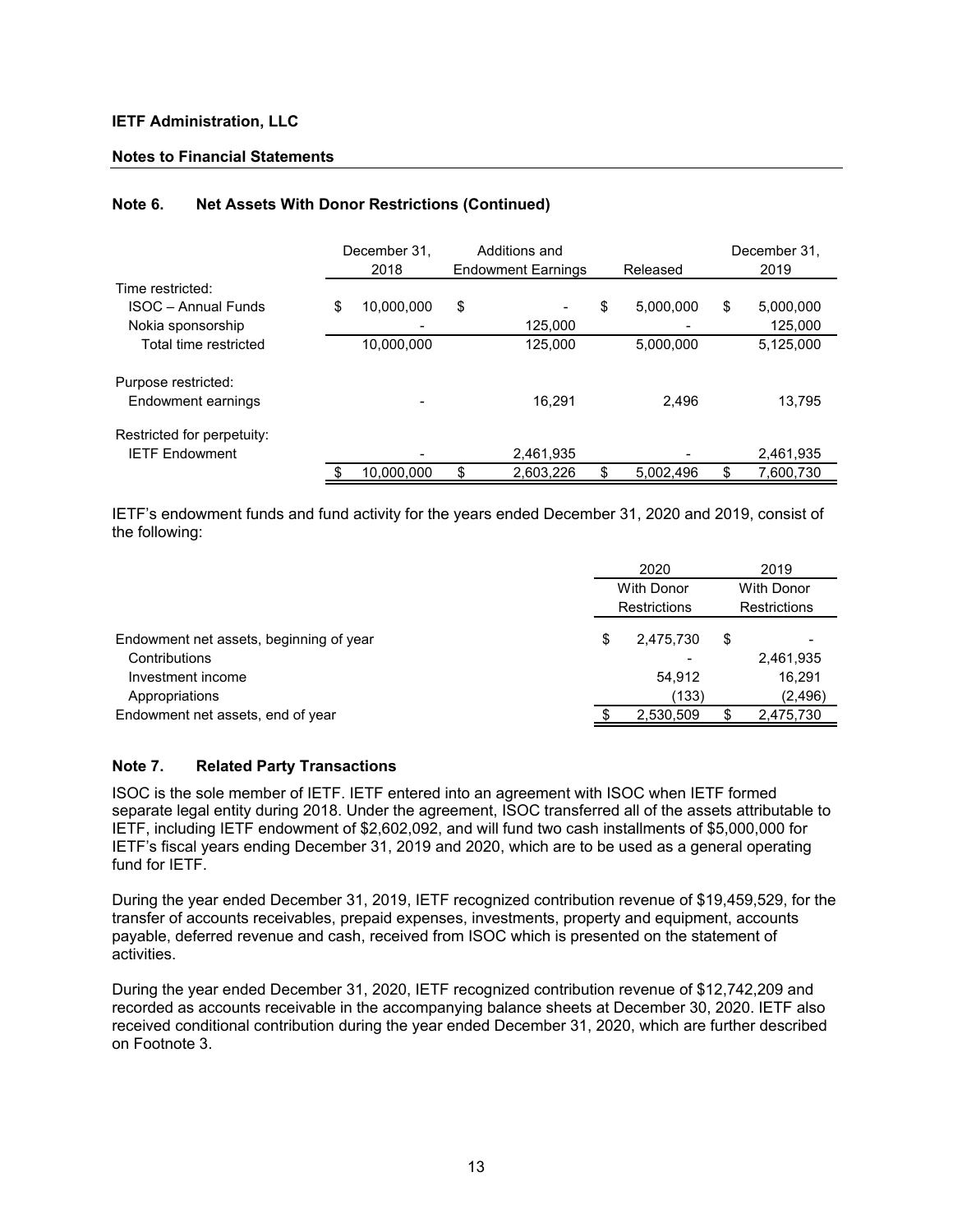#### **Notes to Financial Statements**

#### **Note 8. Liquidity**

IETF regularly monitors liquidity required to meet its annual operating needs and other contractual commitments while also striving to maximize the return on investment of its funds not required for annual operations. As of December 31, 2020 and 2019, the following financial assets are available to meet annual operating needs of the next fiscal year:

|                                                         | 2020            | 2019           |
|---------------------------------------------------------|-----------------|----------------|
| Financial assets at year end:                           |                 |                |
| Cash                                                    | 3,415,332<br>\$ | 8,040,028<br>S |
| Investments                                             | 19,301,645      | 17,139,666     |
| Accounts receivable                                     | 356,408         | 397,371        |
| Promises to give, net                                   | 13.400.670      | 659,412        |
| Total financial assets                                  | 36,474,055      | 26,236,477     |
| Less amounts not available to be used within one year:  |                 |                |
| Net assets with donor restrictions                      | 15,272,718      | 7,600,730      |
| Financial assets available to meet general expenditures |                 |                |
| over next 12 months                                     | \$21,201,337    | \$18,635,747   |

#### **Note 9. Functional Expenses**

The costs of providing various programs and other activities have been summarized on a functional basis. Expenses that can be identified with a specific program or support service are charged directly, according to their natural expenditure classification. IETF charges all expenses directly to functional classifications where it is benefited and there were no expense allocations during the years ended December 31, 2020 and 2019.

IETF's analysis of expenses by function and nature for the years ended December 31, 2020 and 2019, is as follows:

|                               |                         |               |    | 2020          |                            |                |    |           |
|-------------------------------|-------------------------|---------------|----|---------------|----------------------------|----------------|----|-----------|
|                               | <b>Program Services</b> |               |    |               | <b>Supporting Services</b> |                |    |           |
|                               |                         | Technology    |    |               |                            |                |    |           |
|                               |                         | and Standards |    | Education and |                            | General and    |    |           |
|                               |                         | Development   |    | Outreach      |                            | Administrative |    | Total     |
| Conference and meetings       | \$                      | 1,418,166     | \$ |               | \$                         |                | \$ | 1,418,166 |
| Professional services         |                         | 298,325       |    | 1,413,392     |                            | 2,470,915      |    | 4,182,632 |
| Depreciation and amortization |                         | 276,959       |    | 64,744        |                            | 17,984         |    | 359,687   |
| Salaries and benefits         |                         |               |    |               |                            | 251,225        |    | 251,225   |
| Contributions to affiliate    |                         |               |    | 87,000        |                            |                |    | 87,000    |
| Banking and insurance         |                         |               |    |               |                            | 78,364         |    | 78,364    |
| Travel and entertainment      |                         | 40,544        |    |               |                            | 18,936         |    | 59,480    |
| Software and storage          |                         |               |    |               |                            | 45,895         |    | 45,895    |
| <b>Bad Debt Expense</b>       |                         | 41,329        |    |               |                            |                |    | 41,329    |
| Office and other expenses     |                         | 9,093         |    |               |                            | 28,651         |    | 37,744    |
| Marketing and sponsorship     |                         |               |    |               |                            | 4,775          |    | 4,775     |
| Occupancy                     |                         |               |    |               |                            | 2,998          |    | 2,998     |
| Total expenses                |                         | 2,084,416     | S  | 1,565,136     | \$                         | 2,919,743      |    | 6,569,295 |